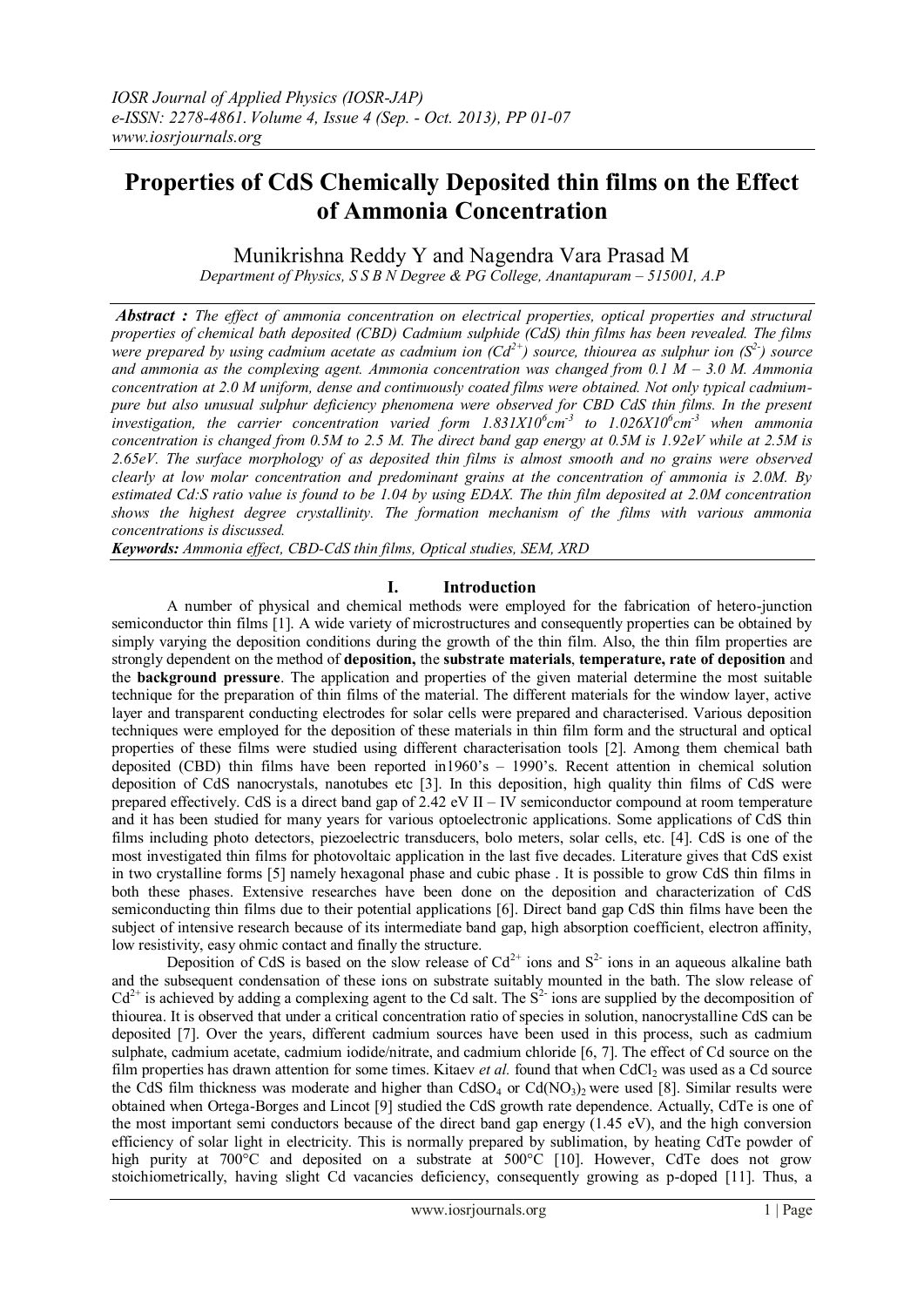natural n-doped material is required as a partner to achieve a good junction with high efficiency in solar conversion. CdS thin films grown as n-type semiconductor due to the donor centres formed during deposition. CdS is normally prepared by a low cost and low temperature technique: the Chemical Bath Deposition (CBD).

CdS polycrystalline films possess a direct band gap of 2.42-2.45 eV at room temperature. Hani et al studied the effect of cadmium sources on film optical/electrical properties as well as film thickness, composition and crystal structure [12]. The literature also revealed that the influence of thiourea concentration and found that the growth rate was faster when the quantity of thiourea is much greater than cadmium chloride concentration in the solution. Moreover, the literature also reported the influence of ammonia concentration on CdS thin film thickness [13]. Several reports mentioned a modified CBD process for fabrication of large sized ZnS or CdS thin films [14]. Application of substrate vibration reduced the formation and residence gas bubbles on the glass substrates during CBD of ZnS or CdS, resulting in the growth of smooth, uniform and compact thin films with a quality high enough for use in large sized solar cells. In our work with Chemical Bath Deposition (CBD) of CdS, it was observed that the ammonia concentration in the CBD solution also played an important role in the characterization of CdS thin films. In this work, we investigated the influence of ammonia concentration on the electrical, optical and structural properties of CdS thin films. We present the results of the CdS thin films using UV-Vis absorption, X-ray diffraction, Scanning Electron Microscope (SEM), and Energy Dispersive X-ray Spectroscopy (EDAX). The detailed study on the effect of ammonia concentration on the physical properties of CBD-CdS thin films is mentioned.

### **II. Experimental Details**

In the present work, the experimental setup for the fabrication of CdS thin films by CBD consists of magnetic stirrer and an aqueous solution used for preparation of Cd and S ions. The thin films were growing on 25.4 mm X 76.2 mm X 1.5 mm microscope glass slides. Before the deposition, the glass substrates were cleaned in an ultrasonic cleaner using acetone and alcohol and they were soaked in a chromic acid cleaning solution for 20 min. Further, they were cleaned ultrasonically in an isopropyl alcohol. Finally, they were washed in deionised water and dried by flowing with dry nitrogen for 30 min. The initial pH was adjusted with pH meter until to obtain the pH=10.0 value. For this present work, cadmium acetate is the cadmium source and ammonium acetate serves as a buffer. Ammonia is the complexing agent and thiourea is the source of sulphur.

The temperature of the mixer was maintained at constant temperature,  $70^{\circ}$ C and also all these processes were carried out at this temperature only. The growth of CdS film occurs either by ion-by-ion condensation of Cd and S ions on the substrate surface or by the adsorption of colloidal particles of CdS [15]. The glass substrates were cleaned thoroughly and inserted in the deposition cell containing the required amount of de-ionized water. As-grown CdS layers are hard and look **yellowish, shiny** and have a **smooth surface**. The last steps were washing in deionised water and air drying. The glass slides are taken out from the solution after end of the film deposition. The prepared slides were rinsed with 10% ammonia solution, ultrasonically cleaned with deionised water for a few minutes to remove the white and adherent precipitates during deposition and blown dry nitrogen gas. The prepared thin films were examined and characterised by means of UV-Vis absorption spectrophotometer, SEM and XRD.

#### **III. Results And Discussion**

Chemical Bath Deposition (CBD) of high quality CdS thin films are based on the chemical precipitation of CdS in bath. The precipitation control can be achieved by controlling the free cadmium metal ions concentration; generally ammonia is used as a complexing agent. The cadmium salt produces free cadmium ions  $(Cd^{2+})$  through a dissociation reaction. The cadmium ions then complexing with ammonia form the dominant tetra-amino-cadmium complex ion Cd(NH<sub>3</sub>)<sub>4</sub><sup>2+</sup>. On the surface, the Cd(NH<sub>3</sub>)<sub>4</sub><sup>2+</sup> ions react with hydroxide ions to form the absorbed dihydroxo-diamino-cadmium complex. This complex then reacts with thiourea to form the absorbed metastable complex  $\text{[Cd(OH)}_2(\text{NH}_3)_2\text{SC(NH}_2)_2\text{]}$ . Finally, CdS is formed and a new surface site is generated through decomposition of the absorbed metastable complex [16]. The reaction of this process is given below:

$$
Cd(NH_3)_4^{2+} + SC(NH_2)_2 + 2OH^- \rightarrow CdS + CH_2N_2 + 2H_2O + 4NH_3
$$
 (1)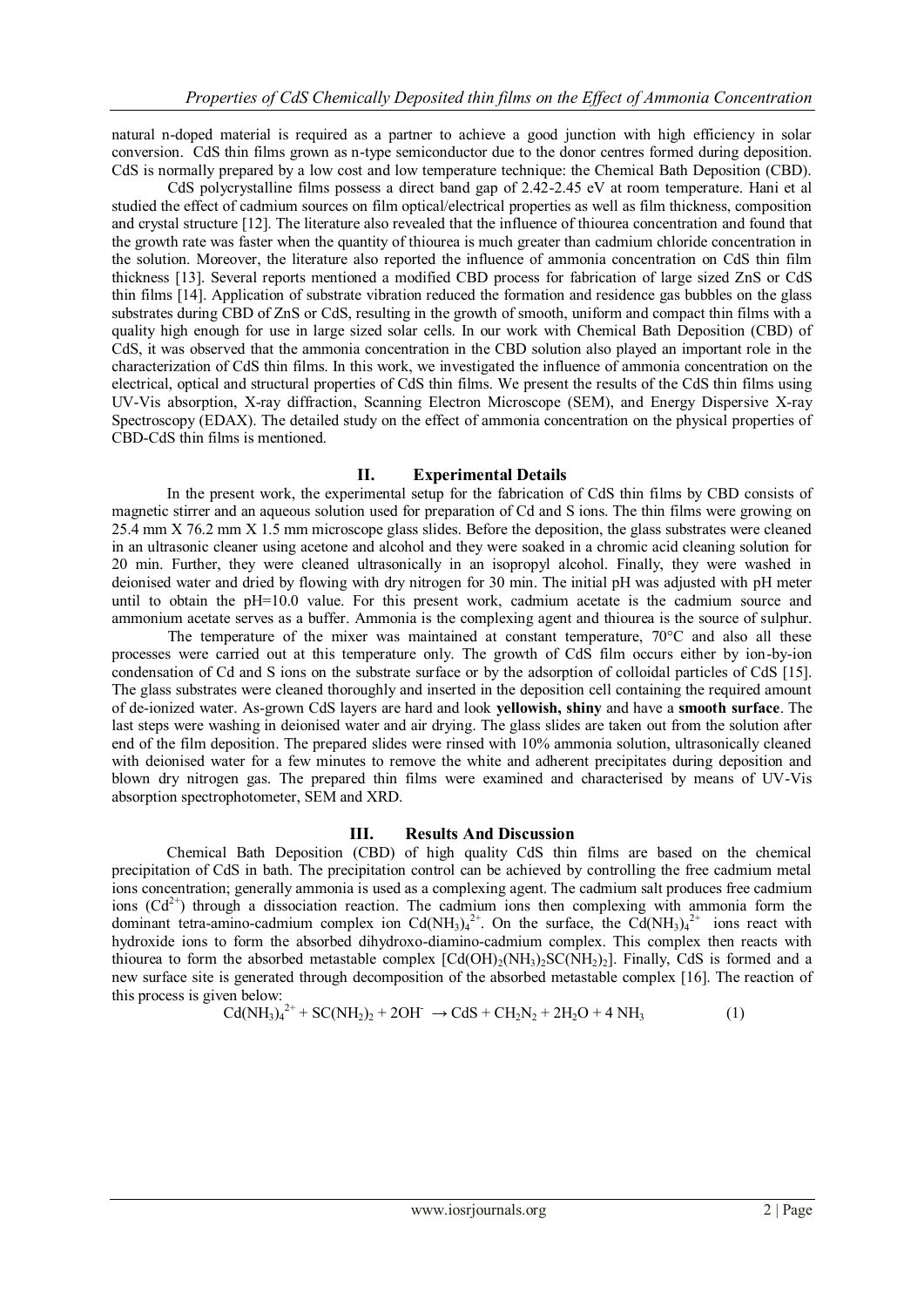| Properties of CdS Chemically Deposited thin films on the Effect of Ammonia Concentration |  |  |  |
|------------------------------------------------------------------------------------------|--|--|--|
|                                                                                          |  |  |  |

| тиміс ті — сопсенні иноп-ини-гогишся от генецина ні епе сър асрояноп-мин |                                                |                                                                                        |                                                           |                                                          |  |  |  |
|--------------------------------------------------------------------------|------------------------------------------------|----------------------------------------------------------------------------------------|-----------------------------------------------------------|----------------------------------------------------------|--|--|--|
| Exp.<br>No.                                                              | $Cd(CH_3COO)_2$ $2H_2O$<br>$30 \text{ ml}$ (M) | $(NH_4)_2$ (CH <sub>3</sub> COO) <sub>2</sub> 2H <sub>2</sub> O<br>$30 \text{ ml}$ (M) | SC(NH <sub>2</sub> ) <sub>2</sub><br>$20 \text{ ml } (M)$ | NH <sub>3</sub> H <sub>2</sub> O<br>$26 \text{ ml } (M)$ |  |  |  |
|                                                                          |                                                |                                                                                        |                                                           |                                                          |  |  |  |
| 1.                                                                       | 0.004                                          | 0.04                                                                                   | 0.05                                                      | 0.1                                                      |  |  |  |
| 2.                                                                       | 0.004                                          | 0.04                                                                                   | 0.05                                                      | 0.25                                                     |  |  |  |
| 3.                                                                       | 0.004                                          | 0.04                                                                                   | 0.05                                                      | 0.5                                                      |  |  |  |
| 4.                                                                       | 0.004                                          | 0.04                                                                                   | 0.05                                                      | 1.0                                                      |  |  |  |
| 5.                                                                       | 0.004                                          | 0.04                                                                                   | 0.05                                                      | 1.25                                                     |  |  |  |
| 6.                                                                       | 0.004                                          | 0.04                                                                                   | 0.05                                                      | 1.5                                                      |  |  |  |
| 7.                                                                       | 0.004                                          | 0.04                                                                                   | 0.05                                                      | 2.0                                                      |  |  |  |
| 8.                                                                       | 0.004                                          | 0.04                                                                                   | 0.05                                                      | 2.5                                                      |  |  |  |
| 9.                                                                       | 0.004                                          | 0.04                                                                                   | 0.05                                                      | 3.0                                                      |  |  |  |

| Table 1: Concentration and volumes of reactants in the CBD deposition bath |  |  |
|----------------------------------------------------------------------------|--|--|
|                                                                            |  |  |

The Table 1 gives the concentration of ammonia and volumes of reactants to form the CdS thin films in the CBD bath. In the table, experiments 1 and 9 did not have any deposition. In the experiments 2-8, the film growth rate shows behaviour of super saturation. The observation made in the first 20 min was that the fastest growth obtained in experiment 4 with ammonia concentration 1.0 M. It is observed that the growth decreases with the increase of the concentration of ammonia from 1.0 M. In the experiment 8, the deposition is quite slow when compared to experiment 3. Exp. 3-8 show the growth rates of depositions which gives the thickness, super saturation of film deposition surface, uniformity of film colour and grain geometry among all the tests. During CBD deposition, the temperature is kept constant at 70° C and it was observed that the growth increases with the increase of the concentration of ammonia and decrease of the concentration of thiourea [16]. Unlike other deposition methods, the growth rate in the CBD technique cannot be kept constant during film deposition. Fig. 1 shows the growth rate decay with the increase of the ammonia concentration and this is one of the parameters that influence the characterization of polycrystalline thin films.



Figure1. Variation of the growth rate Vs deposition time

The result shown in Fig.1 is consistent with that reported by Q Q Liu *et al* [17]. They studied the dependence of film growth rate as a function of ammonia concentration from 0.5 M to 1.0 M and found that the film growth rate was peaked at 1.5 M of concentration of ammonia. Their work also showed that the ammonia concentration of 0.6 M was sufficient to bind  $Cd^{2+}$  into cadmium tetra amine complex ions Cd(NH<sub>3)4</sub><sup>2+</sup> needed for slow growth rate as described in Eq. (1). On the other hand, when ammonia concentration is sufficiently low, the product of  $[Cd^{2+}]$  and  $[OH]$  was greater than the solubility product of Cd(OH)<sub>2</sub> (1.2 X 10<sup>-14</sup>) given in the Eq.(2):

$$
Cd^{2+} + OH \leftrightarrow Cd(OH)_2
$$
 (2)

The ammonia concentration varied from 0.1 to 3.0 M. When 0.1 M of ammonia was added to the solution for the first experiment as shown in Table 1, no film was formed on the substrate even after a deposition time of over 3 hrs. In experiments 2-9, the ammonia concentration was increased from 0.25 to 3.0 M, and films were obtained on the glass substrate and the colour of the film changed from **light yellow to deep yellow (Fig.2a)**. However, when the ammonia concentration was equal to or exceeds 2.5 M, nothing was deposited on the substrates except much yellow powder was produced in the bath after CBD deposition.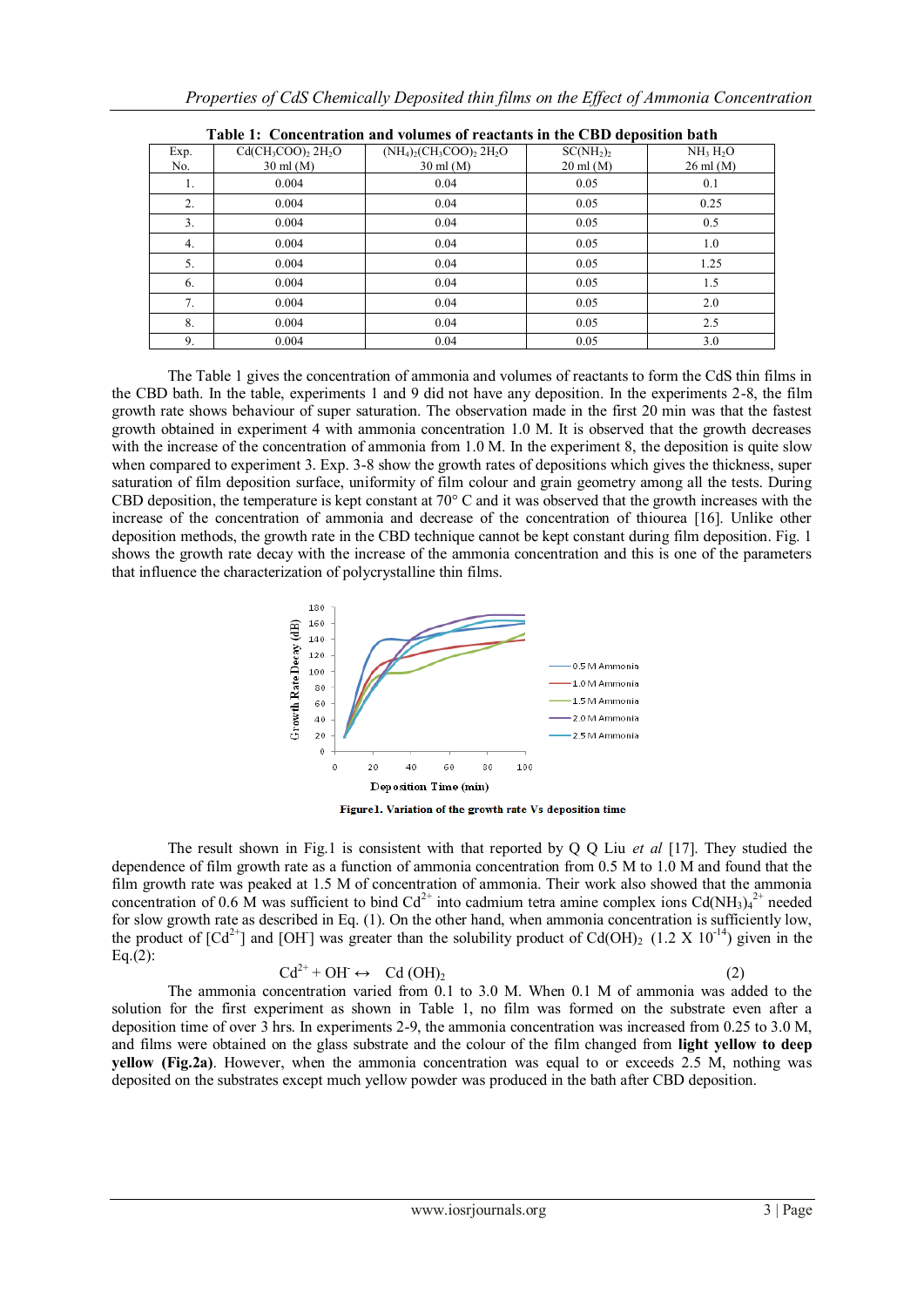

Figure 2. Deposited CdS Thin Films a) 0.5M b) 1.0M c) 1.5M d) 2.0M

Type of conductivity of the thin films, mobility and carrier concentration of the as-doped films is determined by using Hall Effect experiment. The Hall coefficient was calculated for all the investigated samples. The sign is negative and charge carriers are due to electrons. Therefore, the results showed that the prepared thin films of CdS had negative (n-type) conductivity. From the observations, it is observed that the Hall coefficient is found to be increased from 340.8 cm<sup>3</sup>/Coulomb to 608.4 cm<sup>3</sup>/Coulomb as the ammonia concentration is increased from 0.5 to 2.0 M and constant at 2.5 M. The mobility of the CdS thin films is calculated from the Hall coefficient [18]. It is found to be increased from 1.363 cm<sup>2</sup>/V-S to 4.58 cm<sup>2</sup>/V-S as the concentration is increased from 0.5 to 2.0 M, and at 2.5 M concentration the mobility is also same i.e., 4.58 cm<sup>2</sup>/V-S. It is observed that the carrier concentration decreases with the increase of ammonia concentration. The carrier concentration at 0.5 M is  $1.8316X10^{16}$  cm<sup>-3</sup> and at 2.5 M is  $1.026 X10^{16}$  cm<sup>-3</sup>. This is because the S: Cd ratio increases in the same order. The excess content of Cd means that either interstitial Cd ions or S vacancies exist in the film, act as donor and results in decrease in the carrier concentration of the films [19].

The optical band gap energy and absorption coefficient  $\alpha$  of the chalcogenides thin films was determined using UV-VIS spectrophotometer in the wavelength range of 350 to 850 nm at room temperature. In the present work, the photons of selected wavelength are directed at the sample, and the relative transmission of various photons observed.



Figure 3. Transmittance spectra of CdS films

Fig. 3 shows the optical transmission spectra of CdS thin films at different ammonia concentrations in the wavelength range of 350 to 850 nm. All the films have a high transmission in the wavelength range of above 550 nm. The percentage of transmittance was about 70% at near IR region.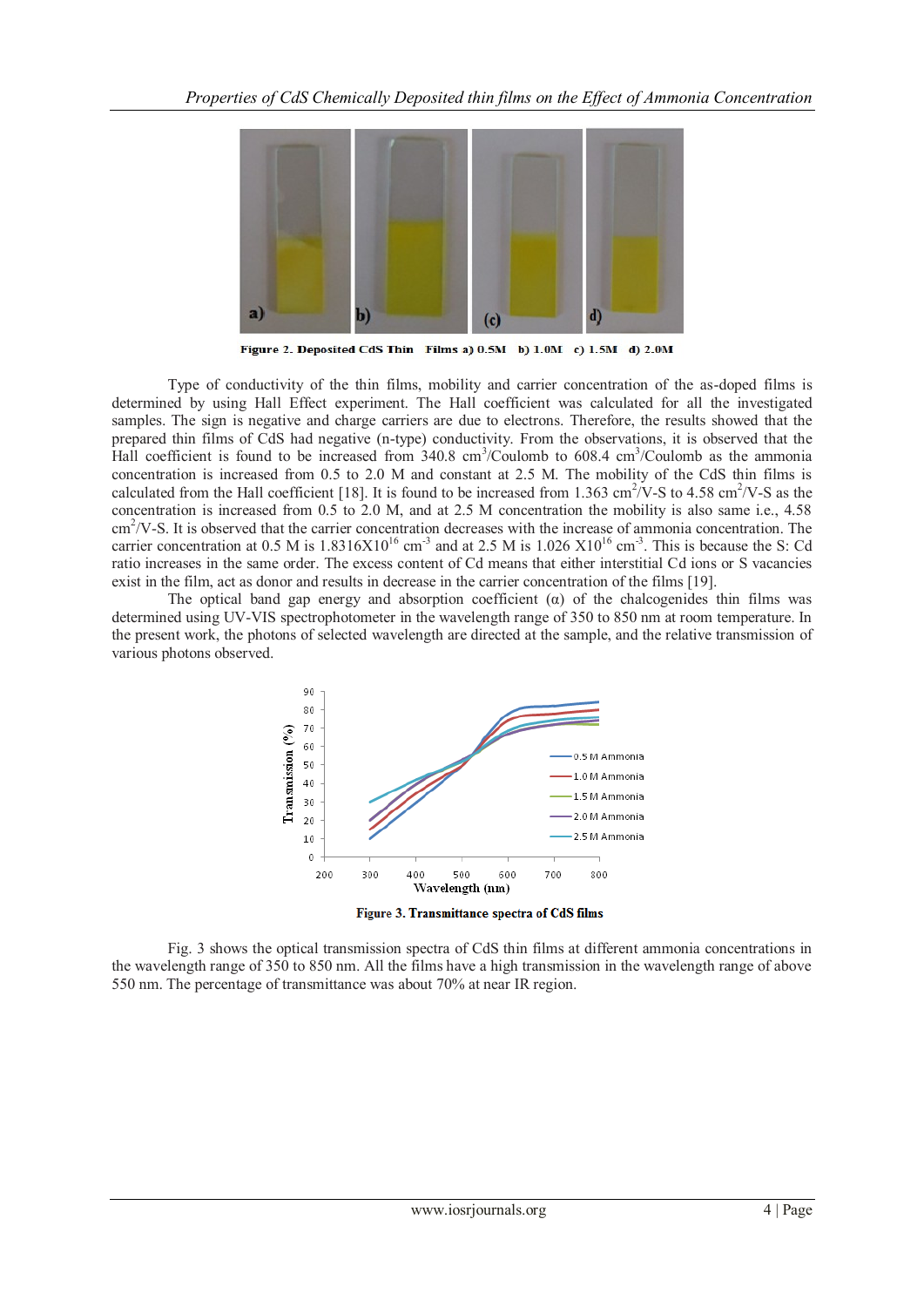

The optical band gap energy  $(E_g)$  of the CdS thin films have been determined by extrapolating the linear portion of the curves of  $(ahv)^2$  Vs (hv) as shown in Fig. 4. From the figure, it is observed that all the films have direct band gap values of 1.92 eV to 2.65 eV for the films of ammonia concentration in the range of 0.5 M to 2.5 M. These values are found to be smaller than the values reported previously which were in the range of 2.42 eV to 2.62 eV [20]. The deviation of the energy gap values from the standard bulk value of 2.42 eV is due to the use of greatly wide range of ammonia concentration in the present CBD process [21,23]. Hence, the CdS thin films can be considered to be good for use as visible transmitting thin films since the range of band gap for visible transmitting film is 1.5 to 3.0 eV.



Fig. 5 shows the XRD patterns for CdS thin film with the bath temperature 70°C and 90°C. The observation was that at bath temperature 70°C consists of a primitive lattice structure with the orthorhombic phases and this is matched with the JCPDS reference No. 47-1179 [22]. From the fig. 5, a peak from orthorhombic structure, wurtzite, was observed at 26.81° corresponding to the (3 1 3) reflection and 27.42° corresponding to the (4 2 0) reflection. When temperature is changed from 70°C to 90°C, the angle of reflections shifted and orthorhombic phases have changed into cubic phases. The observed major reflection for the film with bath temperature  $90^{\circ}$ C is identified as per the standard JCPDS card No. 89-0440 (cubic-C). 2 $\theta$ values of diffraction peaks observed are 26.56°, 30.59° and 43.73° which corresponding to reflections from (1 1 1), (2 0 0) and (2 2 0) planes of cubic (zincblende) CdS, respectively. The sudden change in phase from orthorhombic to cubic is due to the reduction of sulphur content in high temperature.

Fig. 6 displays SEM images of CdS thin films recorded at different concentrations of ammonia. It is observed that the surface morphology of as-deposited films is almost smooth and no grains are observed clearly at low molar concentration (Fig.6.a). The size of the grain in the deposited films has been observed with the increase in the concentration of ammonia. Thus, the change in the surface features and the improvement in the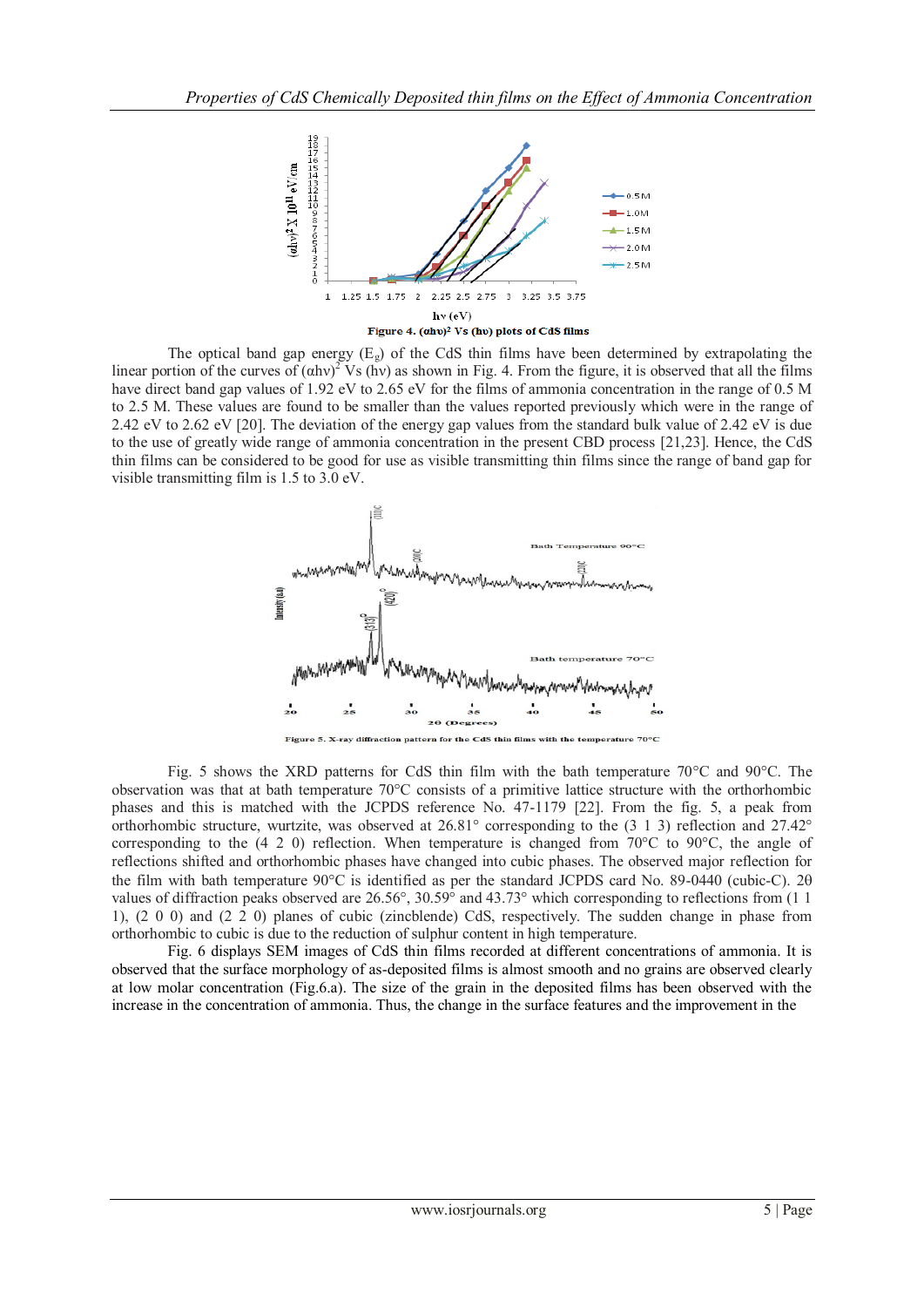

Grain growth are clearly noticed from the SEM images of the film deposited at a higher concentration. The films deposited at 2.0 M concentration of ammonia are having predominant grains (Fig. 6. c). The developments of uniformly distributed roughly spherical grains grown perpendicular to the surface of the substances are observed for the films at 2.0 M. It is noticed that the film surface is pin-hole free texture without any micro cracks [24]. The estimated average grain size is observed to be increasing with the increase of the concentration of ammonia. The estimated mean size of the grain at molar concentration is about 0.4 μm .

In the present work, the compositional analysis of the films were carried out by Energy dispersive analysis of X-ray (EDAX) spectroscopy using Oxford Inca Penta FeTX3 EDS instrument attached to Carl Zeiss EVO MA 15 Scanning Electron Microscope. The EDAX spectra of CdS thin films doped at different ammonia concentration are shown in Fig. 7.



The EDAX spectrum displays the characteristic peaks corresponding to the binding energy state of Cd and Oxygen ions. No other impurity peaks are detected in the spectrum which is an indication of the chemical purity of the sample. The estimated Cd to S ratio value is found to be 1.04 (Cd:S = 50.04:49.96). No, detectable change in the computational changes are observed during the increase of ammonia concentration. Since the films are deposited on Silicon substrate, a predominant peak corresponding to silicon is observed in the spectra. For our calculation, we have not uniformly considered these Si peaks [24].

## **IV. Conclusion**

The energy gap of as-doped CdS thin films in the present study shows that the energy gap is decreased from 2.7497 eV to 2.2122 eV when concentration is increased from 0.5M to 2.0M and becomes constant above 2.0M. The deviation of these values from the standard bulk value of 2.37 eV is explained on the basis of the small grain size. The difference between E<sup>g</sup> values of our samples and the earlier reports can be attributed to various grain sizes of thin film due to the use of the greatly wide range of ammonia concentration in our CBD process. The Hall coefficient is a characteristic of the material from which the conductor is made. Also, the Hall coefficient depends on the type of the charge carriers that constitute the current. The Hall coefficient was calculated for investigating all samples. The sign is *negative* and charge carriers are due to *electrons*. Therefore, the results showed that the prepared thin films of CdS had negative (n-type) conductivity. It is observed that all the films have direct band gap values of 1.92 eV to 2.65 eV for the films with ammonia concentration in the range of 0.5 M to 2.5 M. These values are found to be smaller than the values reported previously which were in